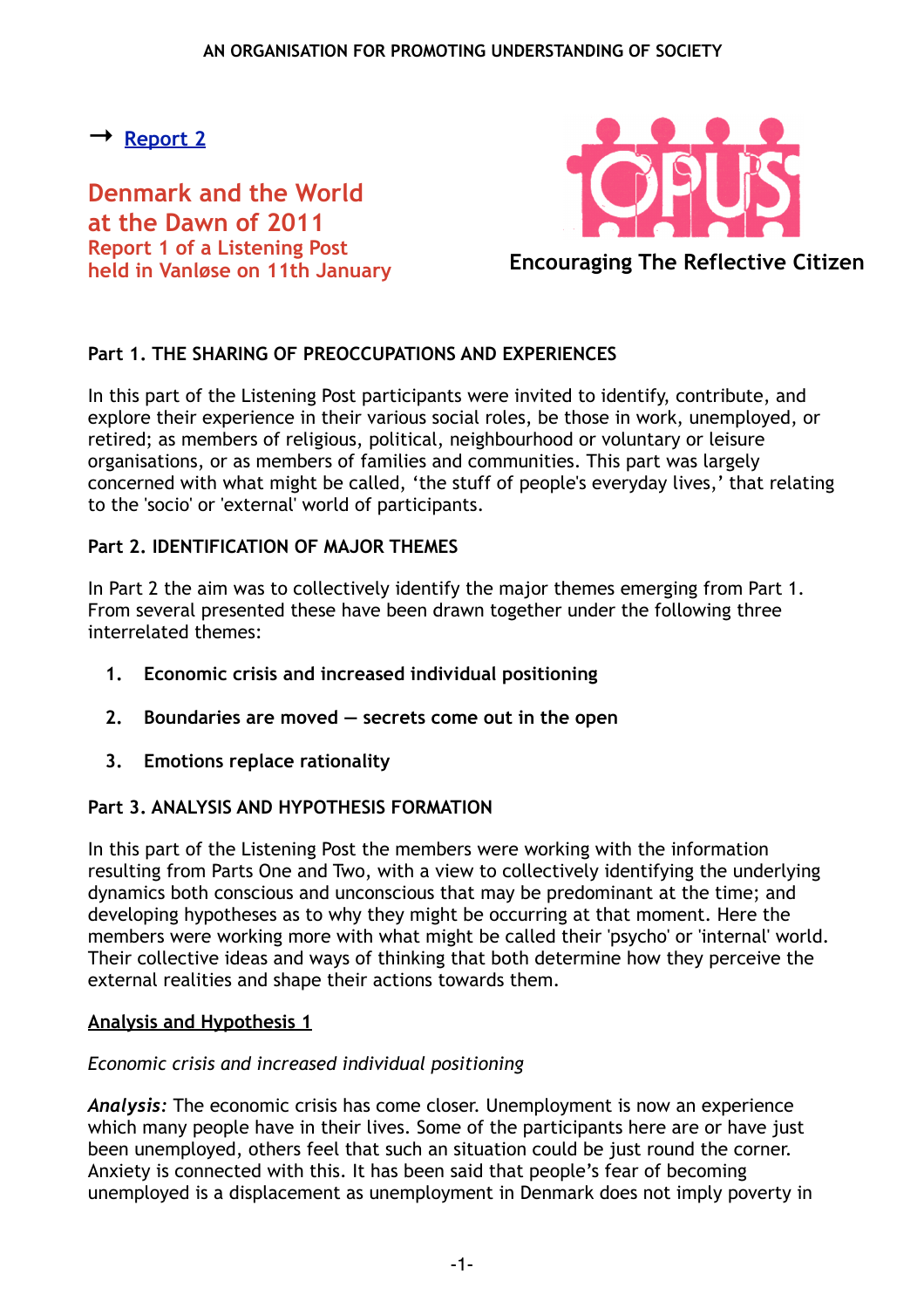the most basic sense of the word, but in fact it may mean becoming rich in another sense, namely in time. But it is not possible to disregard the risk of having to move from one's house and home due to unemployment. It is also painful — which should not be underestimated — not to have access to the same status symbols as others have. There is a general feeling that an irrational positioning is taking place as a way of giving an answer to the economic crisis. Of course, the economic crisis is also political, but only the extreme right wing populists are able to express themselves clearly and authentically. Confusion, bewilderment and group fragmentation abound, and for that reason the fight for attention is also part of individual citizens' interaction. Politicians are not generally seen as trustworthy, and on the part of the politicians themselves, they seem lost in opinion polls and dreams of being reelected, and it no longer seems convincing that they want to fight for anything or anyone. Time is spent on positioning themselves attractively and commercially on facebook and other social media.

*Hypothesis:* In these times of globalization and crisis it seems that there is a general anxiety that one can disappear from oneself, from one's nearest and dearest and from society. Identity and positions are experienced as provisional and supplies of individual attention have to be delivered almost daily in order to secure employment and social positions. The individual citizens may feel that they have to be reelected each day and therefore they anxiously read all messages from their networks on face book as if these were data from an opinion poll. In this way the citizens can be seen as being represented by the politicians, but at the same time people may be disappointed that the politicians lack a clear identity as much as they do themselves.

## **Analysis and Hypothesis 2**

#### *Boundaries are moved — secrets come out in the open*

*Analysis:* The positioning activities on Facebook expose the individual citizen to an extent formerly unheard of. Photos from private parties reach everybody, and one can read about the most intimate and personal things in blogs and other social media. All the time reality entertainment on TV provides us with personal and private data about the chosen few, and everybody seems to love it. Compared to the stuffy attempts at hiding everything from the neighbors and each other, it can be experienced as an emancipatory development that everything is out in the open and de-privatized.

Wikie-leak, too, is predominantly seen as a step towards a more open society. On the other hand boundaries and limits are pushed so that derogatory expressions that could not have passed unnoticed before, do not catch anybody's attention today. Where native Danish children suffer from ADHD and other sophisticated problems, second generation immigrants are characterized without further ado as troublemakers. Where there were substantiated criteria for what treatment should be given to early damaged children and other children requiring treatment, the public management systems put indirectly a pressure on local authorities so that law has to give way to budget considerations. A market mentality comes into existence, but it is perverted version of the market. The public authorities have given up on their professionalism and focus on 'as if' quality and project their own irrational logic on e.g. leaders of treatment centres and are considered greedy when they suggest a treatment they see as necessary. A new case like the one in Tønder (incest) might help just as the murdering in Arizona gave rise to a debate concerning whether the violently hyped political language in itself produces violence.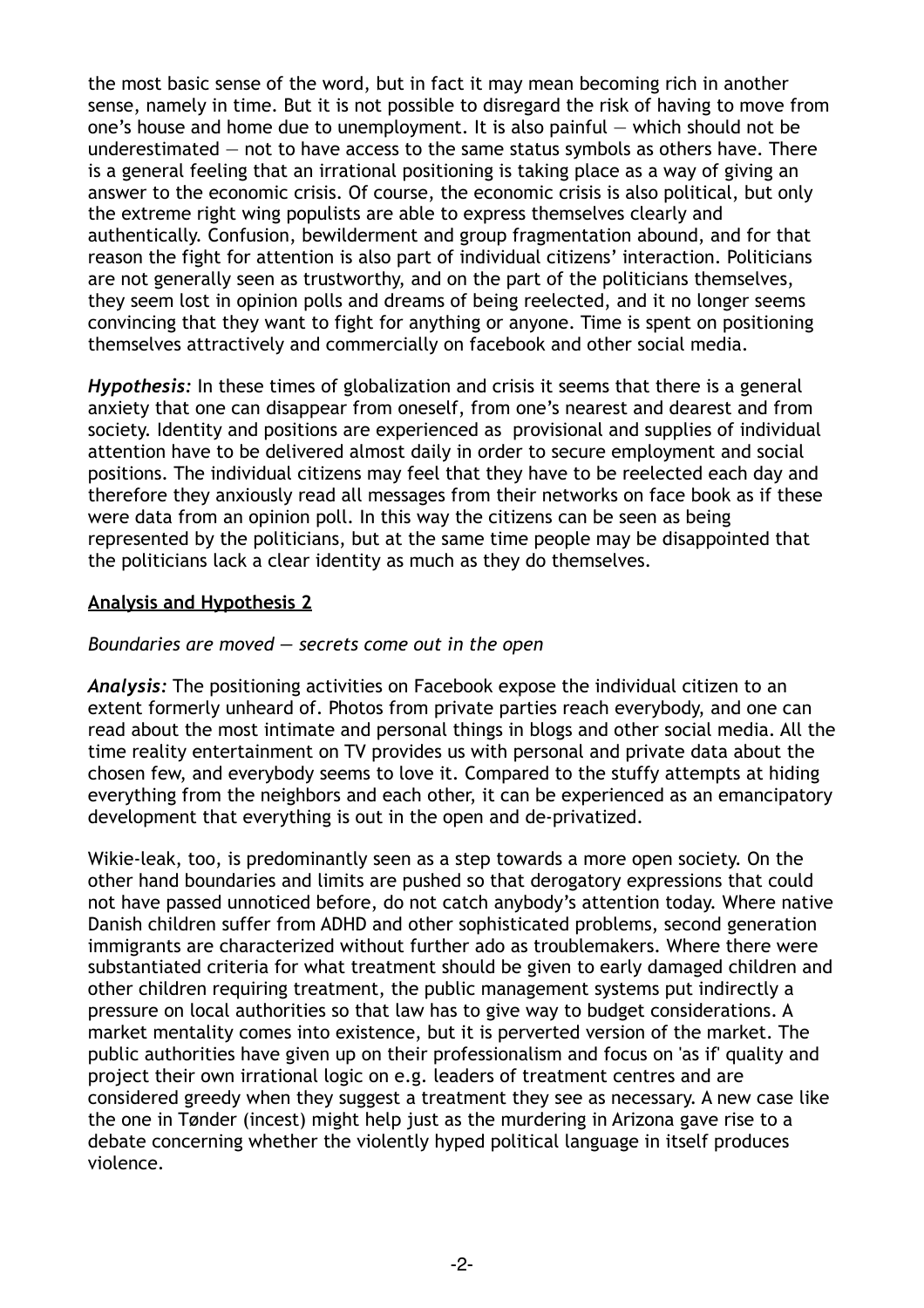Climate problems change traditional boundaries: islands disappear and parts of Australia are flooded, and here, too, seriousness and action are missing.

Government officials who do not speak the truth on purpose are exposed, but they are neither fired nor discredited publicly. Power slowly undermines the law.

*Hypothesis:* The new social media make it possible and produce an openness at the interpersonal as well as societal level. What before were state secrets or private and personal matters are put forward for anyone to see.

Openness has an emancipatory aspect built into it, but it is also a reflection of deterioration in societal ethics. One thing is that politicians might be busy beautifying reality and their own efforts, but when they are no longer afraid of being caught lying, it points to a general acceptance of manipulation and disuse of power.

## **Analysis and Hypothesis 3**

## *Emotions replace rationality*

*Analysis:* Rationality, knowledge and professionalism are increasingly important for establishing societal standards. The right wing demands harsher punishments and refer to a sense of justice in the public. People have a feeling that violations of the law are not punished severely enough  $-$  that is what the politicians say! Research shows, however, that contrary to what people generally believe, harsher sentences are in fact often given, just as it is an often proved scientific fact that prisons produce more crime than resocialisation. Children seem only to need family therapeutic care in the spring which is very fortunate as later in the year there is no more money in the box. The media have stopped investigating and clarifying reality and concentrate their efforts on persons and scandals and mistake critical journalism with summarizing two opposite points of view per case. What is in between is taken out from the whole so that it is not possible to test the arguments. Feelings and predictions of opinion polls replace reasoning and arguments. We live in a knowledge society, but one may fear that all the information we can get hold of makes us confused and even more stupid. It is for instance often shown that children in the 9th grade do arithmetic at the level of an ideal 2nd grade.

*Hypothesis:* Feelings and wishful thinking are undermining language, the democratic debate and thereby also the rational leadership of society. People are helpless and afraid when confronted with natural phenomena and the vast system in place. To question/challenge society's membership and predominant family traditions, to rebel against how things are always done. Isolation feels good, there is a need to be by one's self, to be left in peace, alone or with one's own friends, to possibly protect one's self from the angst caused by external forces.

# **Conveners: Bente Sonne and Birthe Johansen**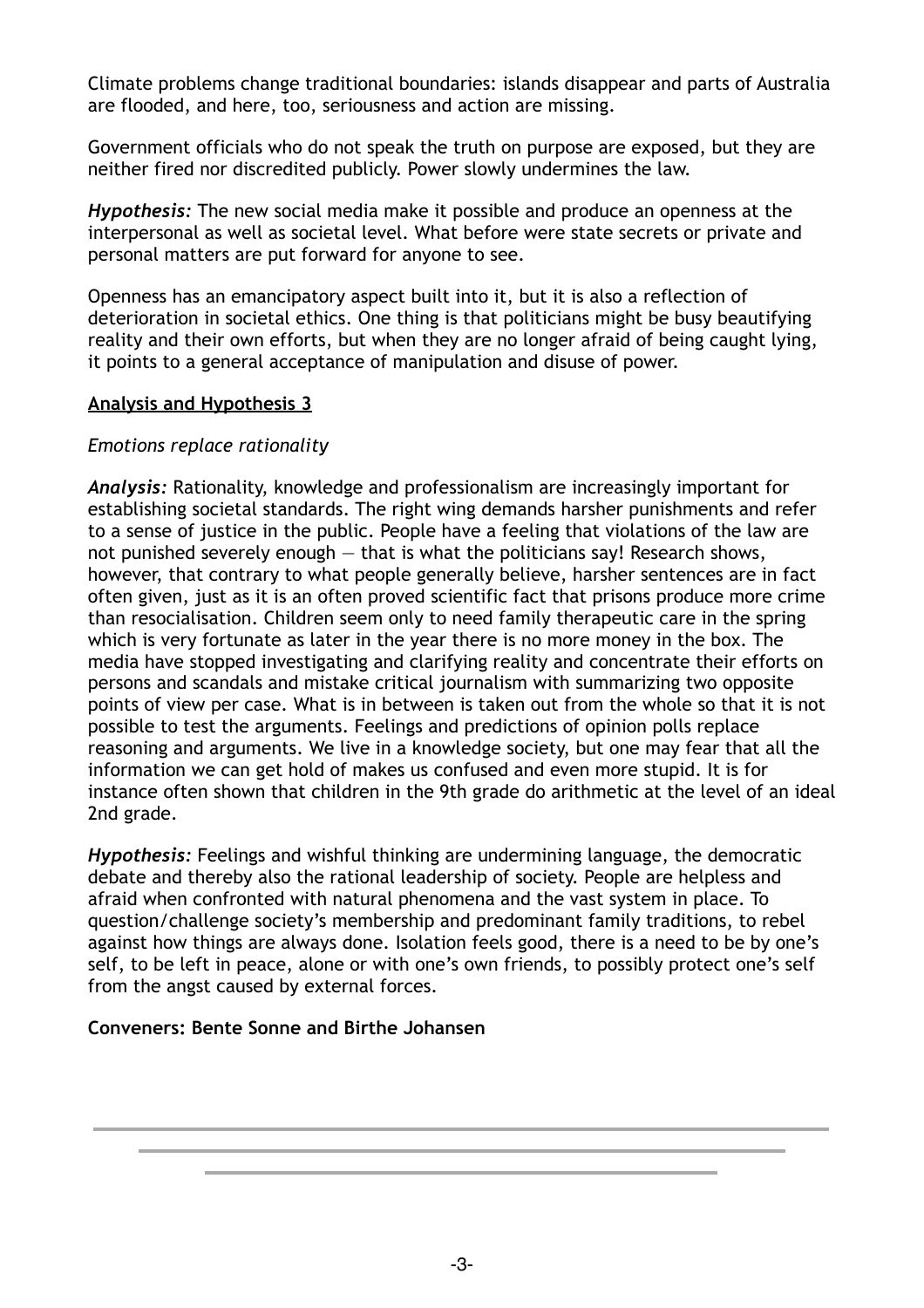# <span id="page-3-0"></span>**→ [Report 1](#page-0-0)**

# **Denmark and the World at the Dawn of 2011 Report 2 of a Listening Post held in Aarhus on 11th January**

# **Part 1. THE SHARING OF PREOCCUPATIONS AND EXPERIENCES**

In this part of the Listening Post participants were invited to identify, contribute, and explore their experience in their various social roles, be those in work, unemployed, or retired; as members of religious, political, neighbourhood or voluntary or leisure organisations, or as members of families and communities. This part was largely concerned with what might be called, 'the stuff of people's everyday lives,' that relating to the 'socio' or 'external' world of participants.

## **Part 2. IDENTIFICATION OF MAJOR THEMES**

In Part 2 the aim was to collectively identify the major themes emerging from Part 1. From several presented these have been drawn together under the following three interrelated themes:

## **Part 3. ANALYSIS AND HYPOTHESIS FORMATION**

- **1. Fear of losing values**
- **2. Complexity and powerlessness**
- **3. Citizens unable to act**

### **Analysis and Hypothesis 1**

### *Fear of losing values*

*Analysis:* Citizens are frustrated over the absence of ethics and values in the actual political debate. Both medias and politicians simplifies the political debate so it becomes tactical and has a very short range in the fight for power. Are we naive and stupid to ask for morals when it comes to both politics and politicians? Either the politicians have a bad character or power corrupt you  $-$  the case is that the ministry of integration acts illegally refusing to grant stateless Palestinians permission to stay in Denmark. The Prime Minister might have violated the Constitution, and the Supreme Court grants citizens permission to try the case in court.

Politicians have a doubtful character — take Berlusconi — the Italians don't bother having a gangster ruling the country. Do we simply resign to politicians and the political debate? What do we do to help the politicians to become better politicians? The Danish Folkparty (DF) succeeds in their heavy rhetoric about 'Danish values' and a very simple picture of the enemy — the Muslims and people seeking asylum. We introduce a score system to prohibited or minimize immigration to Denmark  $-$  a score system which might be in conflict with international human rights. Power undermines the law. Citizens feel embarrassed and outraged. At the same time the feeling of being powerless  $-$  to witness something without doing anything. People ask for honesty, confidence and decency. Today values are difficult to grasp and we see no deep or broad dialogue on values and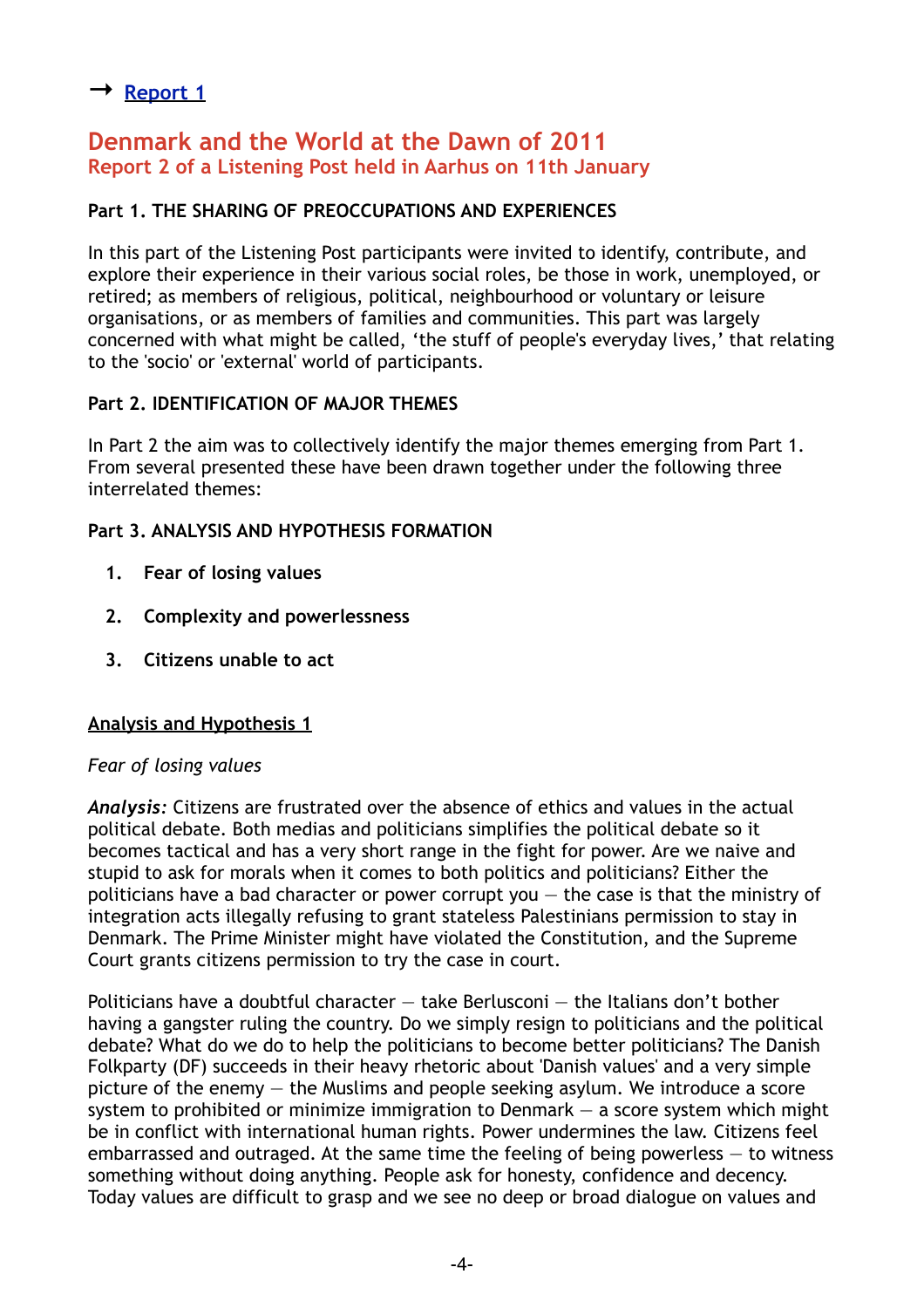ethics — only the perspective presented by DF. Denmark is among the five countries in the world most likely to be submitted to a terror threat and strangely, a survey shows that we are the happiest people in the world. It was voiced that our values and emotions are the most important components.

*Hypothesis:* There is a loss of a feeling of social and collective values, where we witness the politicians' corrupt power. On the one hand it creates responsibility and makes us want to do something, but on the other hand it leaves us paralyzed. We are in an ambivalent situation — part of us wants to split up in 'them' and 'us' and part of us is looking for integrating possibilities concerning values and ethics.

## **Analysis and Hypothesis 2**

## *Complexity and powerlessness*

*Analysis:* The economic crisis has come closer and cuttings are seen everywhere in the public sector. Some of the participants work with cuttings as leaders or consultants. The cuttings are felt as unjustifiable because a minority gets more. Our welfare system is under pressure and we might lose social services which we have taken for granted during the last decades like for example the quality of our primary school and the whole educational system. At the same time the participants at the Listening Post have experienced that times of cut downs also hold possibilities for renewal and change  $-$  an opinion which it is not as 'political correct' to express as the one on loss of social services. It is no longer so evident who the enemy is, and the answers are not always black or white. When the leaders of the social democratic party meet secretly with some of the bosses from big business, it on the one hand leaves hope for political renewal, and on the other hand confusion because it disturbs ones political basic assumptions — such as, corporatism or cooporation between union and business is bad.

The participants experience that their own actions seem full of contradictions. 'I shop ecological some days — other days I don't'. 'I move my child from a public to a private school' or 'I'm a socialist, a collectivist and a drive a big Audi'. Dilemma and confusion because of the political power we have as consumers and at the same time a feeling of powerlessness, a lack of belief in the effect. Is it powerlessness or hypocrisy? A majority of the participants in the Listening Post have been organized in political parties or movements earlier, but only few are so today. Have we lost our common sense – who is the crazy one  $-$  me or the rest of the world? Where are the milestones  $-$  how do I orientate? Are we changing from responsible citizens to consumers? Do we need enemies? Are we totally self-centered (as DF), inconsistent, split and ambivalent?

*Hypothesis:* The political and social containing structures change fast and people find it more and more complex to orientate and find or on their own create containing structures. This put a pressure on the individual to mobilize energy to find or create communities where one feels one belongs.

### **Analysis and Hypothesis 3**

# *Citizens unable to act*

*Analysis:* Some participants have been motivated to take part in the Listening Post to be good citizens, because they wanted to influence, take responsibility, to make things happen.